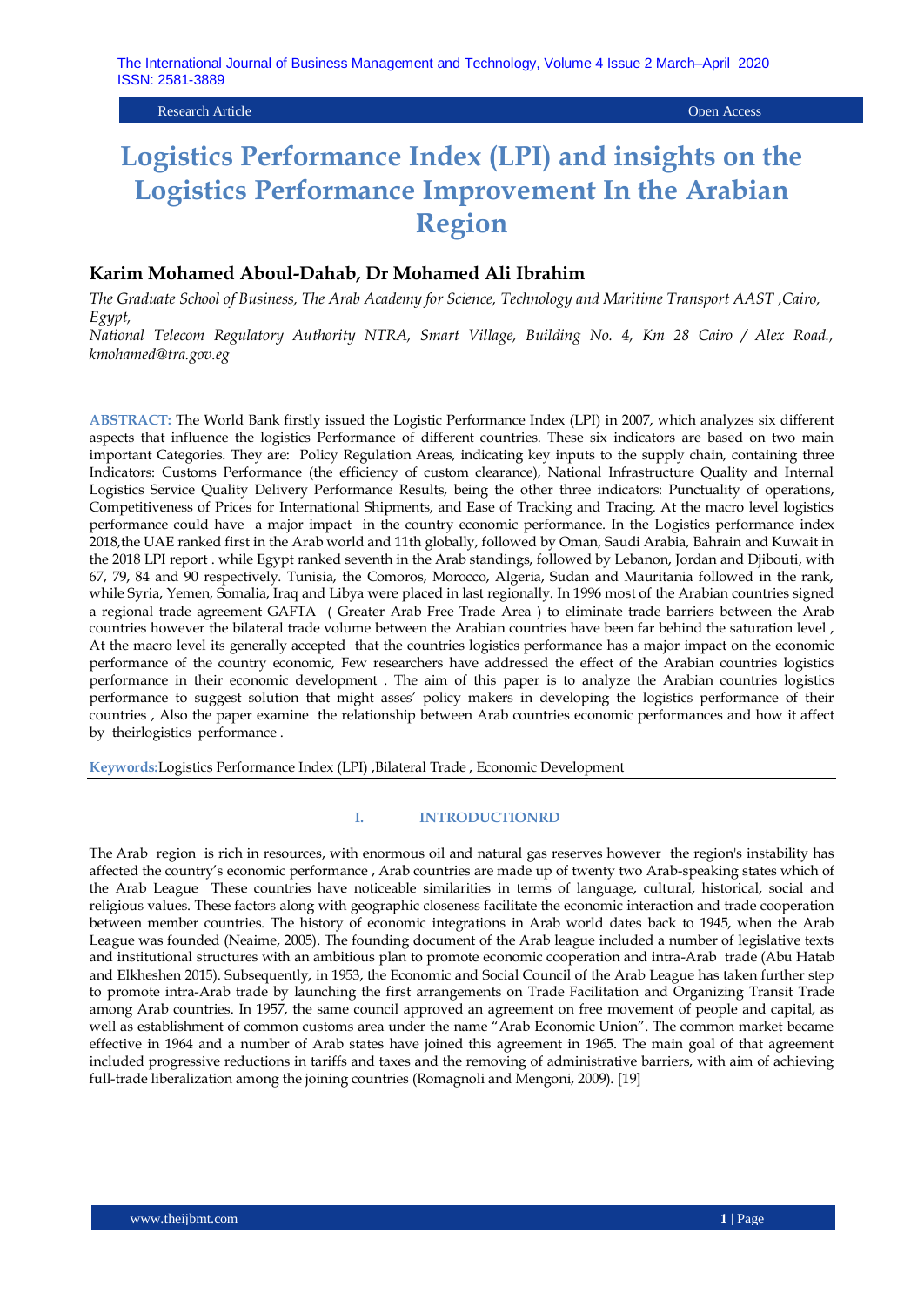In 1981The Kingdom of Bahrain, the State of Kuwait, the Sultanate of Oman, the State of Qatar, the Kingdom of Saudi Arabia and the United Arab Emirates set up the Cooperation Council for the Arab States of the Gulf (GCC), The established and efficient air and sea connections and developed infrastructure significantly supported the country members economic reform programs

In February 2004 Egypt, Jordan, Morocco and Tunisia signed a free trade agreement named after the Moroccan city of Agadir, The Agadir Agreement is open to further membership by all Arab countries that are members of the Arab League and the Greater Arab Free Trade Area, and linked to the EU through an Association Agreement or an FTA. Its purpose is to facilitate integration between Arab states and the EU under the broader EU-Mediterranean process

In 2007 the World Bank published the Logistics Performance Index (LPI) to help countries to identify the challenges and opportunities they face in their performance on trade logistics and what they can do to improve their performance. The report measures 160 countries

The Logistics Performance Index fit published biannually by the World Bank. The Logistics Performance Index helps countries identify the challenges and opportunities they face in their performance on trade logistics and what they can do to improve their performance. The LPI consists of both qualitative and quantitative measures and helps build profiles of logistics friendliness for these countries. It measures performance along the logistics supply chain within a country and offers two different perspectives: international and domestic.

The final index is a weighted average of six main components, covering the following policy areas pertaining to logistics performance: efficiency of the clearance process, quality of infrastructure, ease of arranging competitively priced shipments, competence and quality of logistics services, ability to track and trace consignments, and timeliness of consignment

This paper is organized as follows , Section 1 gives a brief overview of the logistics and bilateral trade , The second section analyses the previous work in analyzing the countries logistics performance, the third section an analyses for the Arabian countries logistics performance ,in the fourth section we examine the effect of Arabian countries logistics performance in their GDP ,Our finding and conclusions are drawn in the final section.

## **II. LITRATURE REVIEW**

logistics is defined by Asian Development Bank (2012) to refer to the process of planning, implementing, and controlling the efficient flow of products, information, and funds to conform to the client's requirements. Transport is a core component of logistics, moving goods between different points in the supply chain. Logistics encompasses the storage of raw materials, work-in-process parts, and finished products, as well as a variety of value-added services

(Leal 2012) uses the term Logistics as the functional system which consists in combining and coordinating the operations of different modes of transport as a fundamental pre-requisite forEnsuring efficient service .

In the literature usually logistics refers to as "part of the supply chain process that plans, implements, and controls the efficient, effective flow and storage of goods, services, and related in formation from the point of origin to the point of consumption in order to meet customers" requirements" The trade facilitation is generally understood as simply the liberty of moving goods through ports or customs at the border . (The Council of Logistics Management)

Trade logistics is a crucial part of the modern, globalized economy (Arviset al. 2010). Better logistics performance enables firms to move goods across borders quickly, cheaply, and reliably. It helps reduce cost overheads by lowering inventory levels and making it possible to adopt "just-in-time" techniques. Networked production of goods such as consumer electronics relies particularly heavily on logistics to coordinate the production and distribution of large numbers of parts and components, and their final assembly into a finished product [24]

Alberto Portugal-Perez et al (2010) proposed that trade facilitation is a way of measurement that could be taken along two dimensions: a "hard" dimension related to tangible infrastructure such as roads, ports, highways, telecommunications, as well as a "soft" dimension related to transparency, customs management, the business environment, and other institutional aspects that are intangible

Throughout this paper we use the term logistics performance and LPI interchangeably in accordance with the data published in the world bank "connecting to compete report 2018 ".

There is a considerable amount of literature on the analyses of the country Logistics performance to provide guidance to the policy makers in the ways for development , AnjuIlangasekara and WasanthaPremarathne (2018) in their review for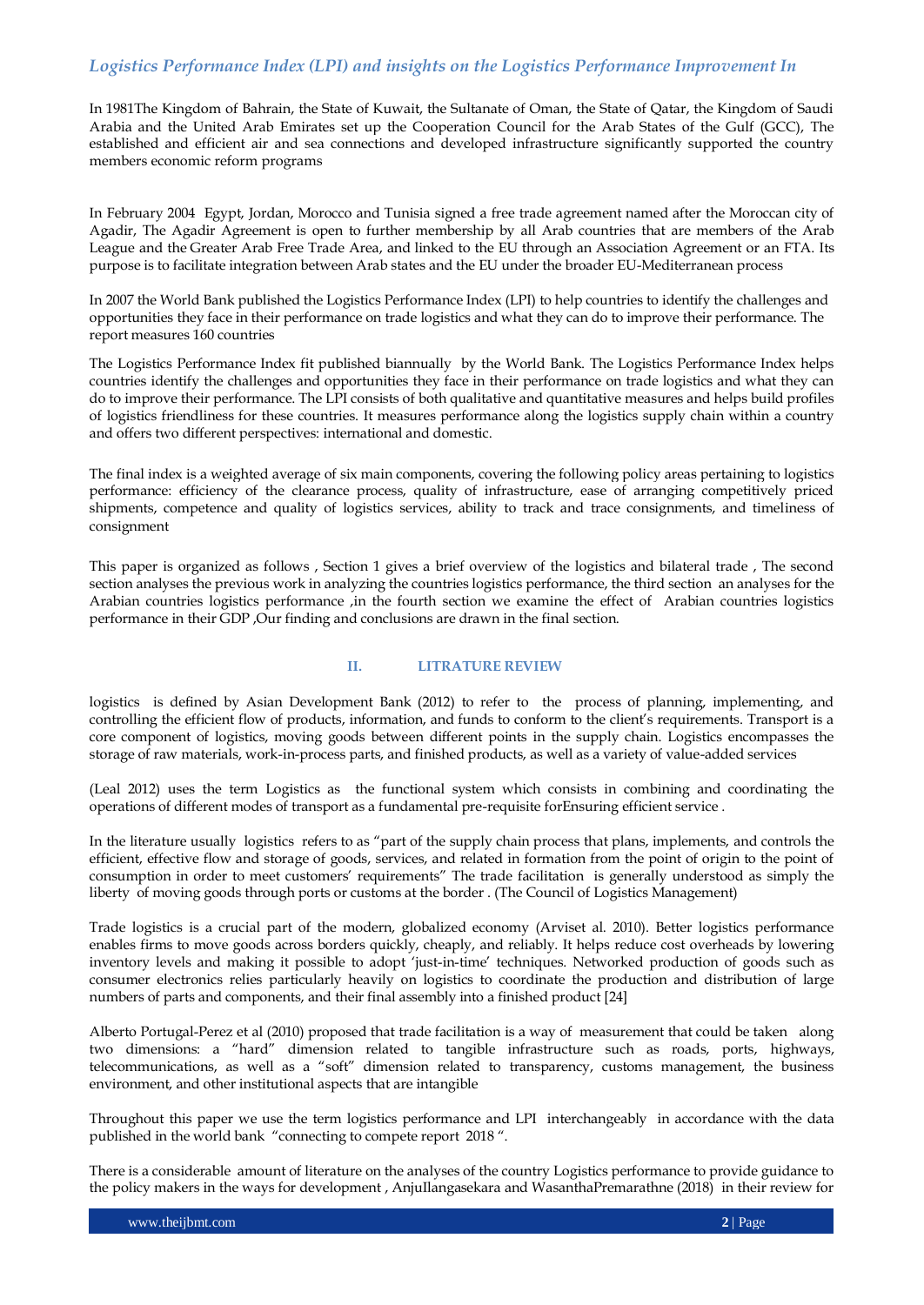the logistics performance in Sri Lanka have used the LPI data(2007, 2010, 2012 and 2014) to analyze, , the researchers have identified port infrastructure, airport infrastructure, road infrastructure, rail infrastructure, warehousing and trans loading infrastructure and ICT infrastructure as the six components of the infrastructure dimension of the LPI. . According to the research results the development of the port infrastructure will enhance the customers satisfaction with the logistics services provided .

Several studies, to study the different factors affecting the LPI performance have been carried out relying on the LPI data available , for example ( Varbanova 2017) An analysis of the Bulgarian logistics performance and the policy actions required to enhance the country ranking in the LPI index among the suggested actions were mainly directed to the development of the infrastructure and the Ability to track and trace consignments which will directly affect Timeliness of shipments in reaching destination and the Ease of arranging competitively priced shipments, (Lauri OJALA, Dilay Çelebi,2015) studied the effect of the policy actions, competitive forces, economic and political environment in turkey's logistics performance ,Although the Turkish port service charges were much lower than charges incurred in other major ports the cost advantage was surpassed by longer times spent at ports due to delays and longer and complicated import procedures, The research has suggested that the promotion of the single-window system will enhance the efficiency of customs clearance. Also the liberalization of the Turkish railway transportation will probably enhance the quality of rail transport services that will positively affect the competitively priced shipments. The political instability and wars in neighboring countries has been seen as one of the major reasons for delays in delivery times, Also (Hellen Xavier das Chagas etl,2014) overviewed the Brazilian logistics performance and its effect on trade , the efficiency of the clearance process and the ease of arranging competitively priced shipments were having the lowest ranking among the six LPI indicators which were seen to be affected by the very high tax burden ,The report has suggested the policy makers to reduce the average tax burden which were almost double the average tax burden of other countries that are part of the BRICS (the five major emerging economies Brazil, Russia, India, China and South Africa)

(RatkoStanković et al 2014) have relied on the LPI data during the 2007-2014 period to analyze the necessary actions needed to enhance the Croatian Logistics performance, The Logistics infrastructure and Customs clearance have been the lowest ranking component across the entire period, A research survey was designed to study the customer satisfaction with the current logistics infrastructure ( Maritime transport, Air freight, Rail transport, Road transport) and Customs clearance, The survey has shown a general dissatisfaction with the Rail transport (78 %) and airfreight(53 % ) and customs clearance (51 %).

A recent review of the literature on this topic found that an increasing number of studies have relied on the LPI data to examine the countries bilateral trade , (W. Hwang, et al,2017 )have conducted a comparable analysis of the logistics performance of China, Japan, and Korea using the LPI 2015 and other relevant macroeconomic data to determine the critical factors affecting the three countries logistics performance, The research has analyzed the three countries Railways and port container traffics, Transportation infrastructure capacities , Telecommunications performance and third-party logistics provider 3PL market share in the Asia Pacific"s region were the main factors affecting logistics performance .The research has also suggested the policy makers to implement more effective information management systems ,support green logistics initiatives and deregulate the logistics sector to enhance the three countries current logistics performance.

(Azmat GANI-2017)has used the LPI data to examine the effects of logistics performance in countries imports and exports , The research has relied on the LPI data for sixty countries in four time periods (2007, 2010, 2012 and 2014) and its correlation with the country's GDP to determine its effect on the countries international trade ,while (Vittorio d"Aleo,2015) has used the LPI data(2007-2010-2012-2014) as a Mediator variable to test the statistical significance of the relationship between the Global Competiveness Index(GCI) and Gross Domestic Product (GDP).

(WaiPeng Wong &ChorFoon Tang,2018) analyzed impact of economic and social indicators(corruption, political stability, infrastructures , technology readiness , education and training competitiveness , supply of labor )on the country's overall logistics performance, The study found that the level of infrastructure and technology development had the highest significant effect on the countries Logistics Performance .

(Dilay C¸ elebi, 2017 )demonstrated the effect of logistics performance on the country's trade volume suggesting that the countries LPI had higher impact on the countries imports more than exports. The study found that upper-middleincome economies have the second highest coefficient for LPI on trade. More specifically, for every 10% increase in the LPI of a typical upper-middle-income exporter, bilateral exports increase by more than 41%, holding the influence of the remaining determinants of trade fixed. For every 10% increase in the LPI of a typical upper-middle-income country, bilateral imports increased by almost 59% on average. (TurkayYILDIZ , 2016) has used the LPI data to conduct a correlation analysis between the LPI indicators and the Economic Forum Global Competitiveness Index (WEF"s GCI),The research has found that indicators in the global competitiveness indicators data are correlated with the ef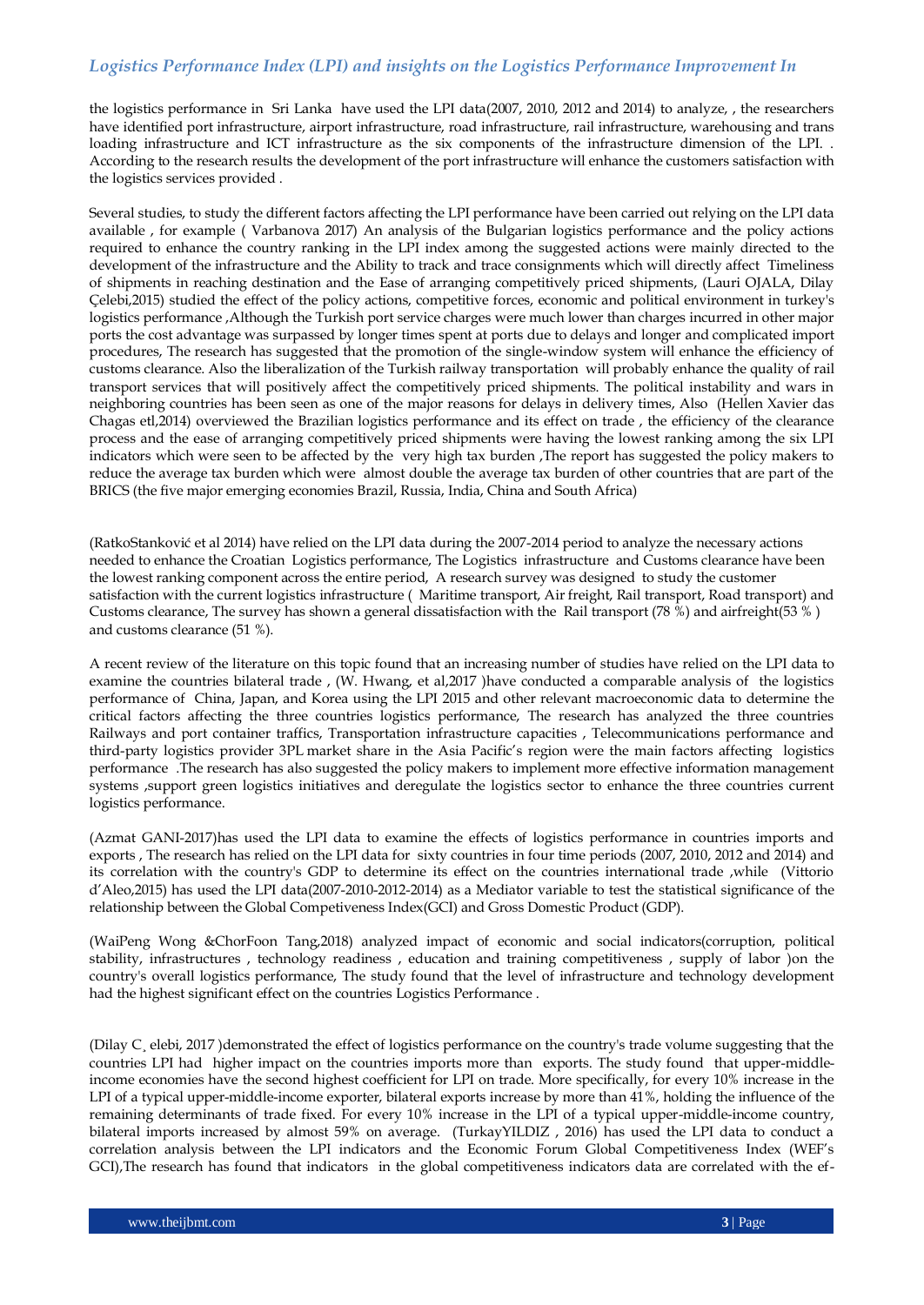ficiency of logistics and some variables in the global competitiveness indicators data contribute much higher to logistics performance than other variables via the canonical correlation analysis.

(Luisa Martía, et al 2014) have compared the countries LPI data published in 2007 and the LPI data published in 2012 to study the effect of an enhanced logistics performance on the countries trade volume , The gravity model1 has been used to analyze the impact of the LPI and each of its components on the bilateral trade between countries with a maritime boundary.while(Daniel Saslavskya and Ben Shepherdb 2013) studied the effect of an enhanced logistics performance on the trade of the final products and semi-finished products, The research concluded that the trade in parts and components within international production networks is more sensitive to logistics performance than trade in final goods

(Jesus Felipe and Utsav Kumar,2012) examined the impact of the individual components of the LPI(customs, infrastructure, and logistics)and concluded that the improvement in infrastructure has more significant impact in the Central Asian countries exports however For the importing countries customs efficiency was the most important factor.

( SametGuner\* and ErmanCoskun 2012 ) have used the 2010 LPI data to examine the correlation of the countries logistics performances with their economic(World Bank ,OECD) and social(human development index) indicators. The research has found a weak relationship between GDP and logistics performance also the logistics performances of the surveyed countries wasn"t significantly correlated with the countries spending on transport infrastructure However a significant relationships with government effectiveness and control of corruption, "This result causes from the nature of the LPI survey. LPI is a questionnaire that applied to the logistics firms" managers. Questionnaire consists of qualitative statements which depend on personal experiences and interpretation rather than quantitative data. Participants contributed this study by their own experiences in each country. So it can be accepted that LPI is mostly Subjective and measures the perceptions of participants. Accordingly, countries with high social indicators can be perceived better by participants. Because successful social indicators allow logistics service providers to operate smoothly and formally within a country. As a result, perspectives of Logistics can determine the country scores".

(Jane Korinek, Patricia Sourdin,OECD,2011) have studied the effect of the quality of logistics services on trade , Using indicators such as the World Economic Forum"s Enabling Trade Index and the Logistics Performance Index the research found that an enhancements in the quality of logistics services are associated with a strong increases in trade," All the components of the LPI are strongly positively correlated with each other so that countries with high quality logistics will also have a strong ability to ensure timely delivery of shipments. The reporting country indicators are weakly negatively correlated with the partner country indicators suggesting that countries trade somewhat more withothers that have a similar quality of logistics services.while (Bernard Hoekman, Alessandro Nicita 2011) have used the LPI data 2010 to study the effect of trade policies on the trade volume of the countries , The research results indicated that an enhancement in the logistics performance would likely generate large trade gains, especially in terms of exports.

(Stephen W. Hartman,2010) have studied the trade restrictions including tariffs ,quotas, regulations and other procedures that negatively affect the bilateral trade between developing and developed countries ,The research concluded that Countries having the highest LPI rating are the major global transport and logistics hubs or the base for a strong logistics service industry while the low performing countries were often the landlocked, geographically isolated, or having severe governance issues that make trade difficult, and time consuming causing high transportation costs. This, in turn, causes "limited access to competitive markets for logistics services and dependence upon the performance of other transit countries. Thus, transportation logistics plays a significant role in international trade performance. (Muster et al, 2007) relied on the 2007 LPI data to conduct a regression analysis over a sample of 100- 110 countries to

examine the effect of Logistics performance on bilateral trade , According to the research results a positive relationship were existed between the exports of a country and its LPI accumulated ranking, "a one-unit rise in the exporter's logistics index would raise its exports by 77.2%".

Based on literature, the results of the previous study( Luisa Martía, et al 2014, Muster et al, 2007, Bernard Hoekman, Alessandro ,Nicita 2011 Dilay C¸ elebi, 2017 ,Azmat GANI-2017) support that that an enhancement in the logistics performance would likely generate large trade gains, An increasing number of studies(Turkay Yildiz,2014, Vivek Roy, et al,2017,) have found that the LPI score is highly correlated with their score in the Global Competiveness Index(GCI) and their Gross Domestic Product (GDP), on the other hand some other researchers Jane Korinek, Patricia Sourdin,OECD,2011) suggest that countries trade somewhat more with others that have a similar quality of logistics services or (Lauri OJALA, Dilay Çelebi,2015) The political instability and wars in neighboring countries has been seen as one of the major reasons for delays in delivery times.

 $\overline{a}$ 

.

<sup>1</sup>The gravity Model assumes that trade between two countries is an increasing function of the each country's gross domestic product (GDP) and a decreasing function of the distance between them—hence the name (like the force of gravity between two objects that are some distance apart).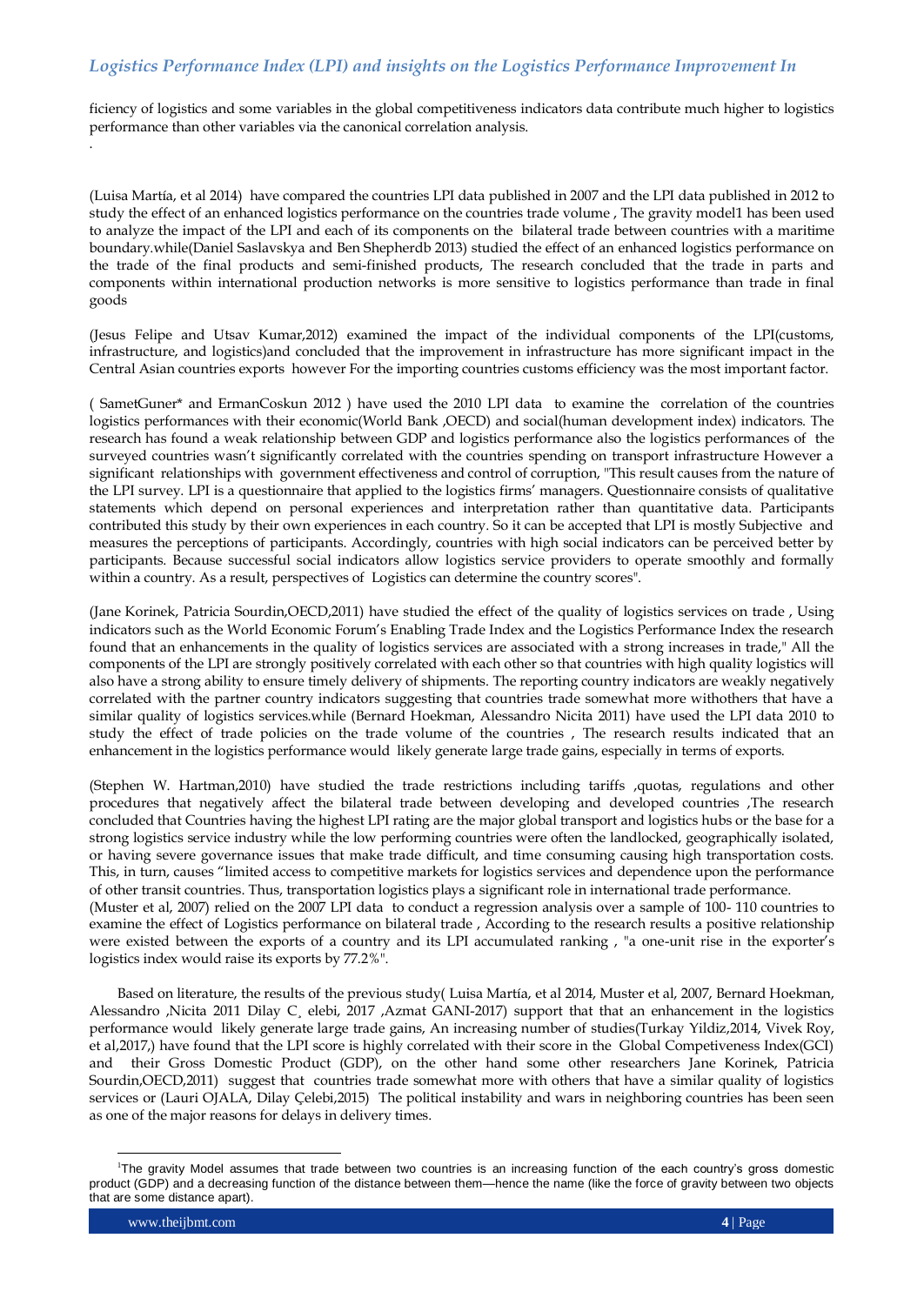### **III. Analysis Of The Arabian Countries Economic And Logistics Performances**

They (Ebaidalla M. Ebaidalla, et al,2018 ) draw our attention to focus on the efforts have been done to promote trade relations and economic integration among Arab countries, the performance of intra-Arab trade is the lowest when compared to other regional integrations blocs such as ASEAN and NAFTA (Harrigan 2014, Abu Hatab and Elkheshen, 2015). That is to say despite the relative homogeneity in terms of religion, culture and language along with the preferential market access, the regional integration in the Arab region is far less than its potential.

They(Ebaidalla M. Ebaidalla, et al,2018 ) also observed that French-speaking countries exhibit weak trade relations. Moreover, they pointed out that GCC and AMU trading arrangements have no significant effect on promoting integration amongMember countries. In contrary, the Mashreq sub-regional arrangement is found to be hasAchieved considerably higher levels of regional integration among member countries.

Which conclude that beside the core variables of conventional gravity model, the influence of country specific sociopolitical-institutional factors concerning Arab countries is responsible for a large portion of the mean of total variation in the trade level.

During the last decade the economic performance among the Arabian countries had observed dramatic changes due to political instability and wars in some countries which might affect the countries logistics performance and bilateral trade .in the following section we will provide an analyses for the Arabian countries logistics performance and how it affect their bilateral trade.

Despite immense hydrocarbon wealth, strategic location, and a youthful workforce, the Middle East faces profound economic challenges. The immediate geopolitical risks are obvious: cascading conflicts in Syria and Yemen, ongoing strife in post-uprising countries such as Egypt and Tunisia, and the lingering financial strain of the 2014 collapse in oil prices. But these pressing issues mask a more fundamental challenge facing the region

Polarizing economies exist in the Arab world as major gaps between the rich and the poor exist among nations and societies alike. Based on latest figures and estimates, the Arab League has a total GDP of approximately [Int\\$7](https://en.wikipedia.org/wiki/Geary%E2%80%93Khamis_dollar).695 trillion (6.0% of the world) at [purchasing power parity,](https://en.wikipedia.org/wiki/Purchasing_power_parity) or [US\\$2](https://en.wikipedia.org/wiki/United_States_dollar).841 trillion (3.55% of the world) at nominal values. The member state with the highest total GDP is Saudi Arabia at Int\$1.921 trillion (PPP), or 759.219 billion in current US dollars (nominal). Comoros has the lowest GDP at Int\$1.45 billion (PPP), or US\$781 million at nominal. The country with the highest GDP per capita is Qatar, at Int\$133,357 (PPP), or US\$68,977 (nominal). Yemen has the lowest, with a nominal GDP per capita of US\$551 or \$1,494 (PPP). Therefore, Qatar's nominal GDP per capita is around 125 times as high as that of Yemen

| Country              | <b>GDP</b> |
|----------------------|------------|
| Saudi Arabia         | 795,580    |
| United Arab Emirates | 455,590    |
| Egypt                | 298,150    |
| Iraq                 | 250,070    |
| Qatar                |            |
|                      | 204,310    |
|                      |            |
| Algeria              | 200,170    |
| Kuwait               | 152,370    |
| Morocco              | 122,460    |
| Oman                 | 86,530     |
| Syria                | 77,460     |
| Lebanon              | 59,730     |
| Libya                | 51,330     |
| Jordan               | 43,990     |
| Tunisia              | 42,280     |
| Bahrain              | 41,610     |
| Sudan                | 34,370     |
| Yemen                | 34,320     |
| Palestine            | 12,766     |
| Somalia              | 7,820      |
| Mauritania           |            |
|                      | 5,240      |
|                      |            |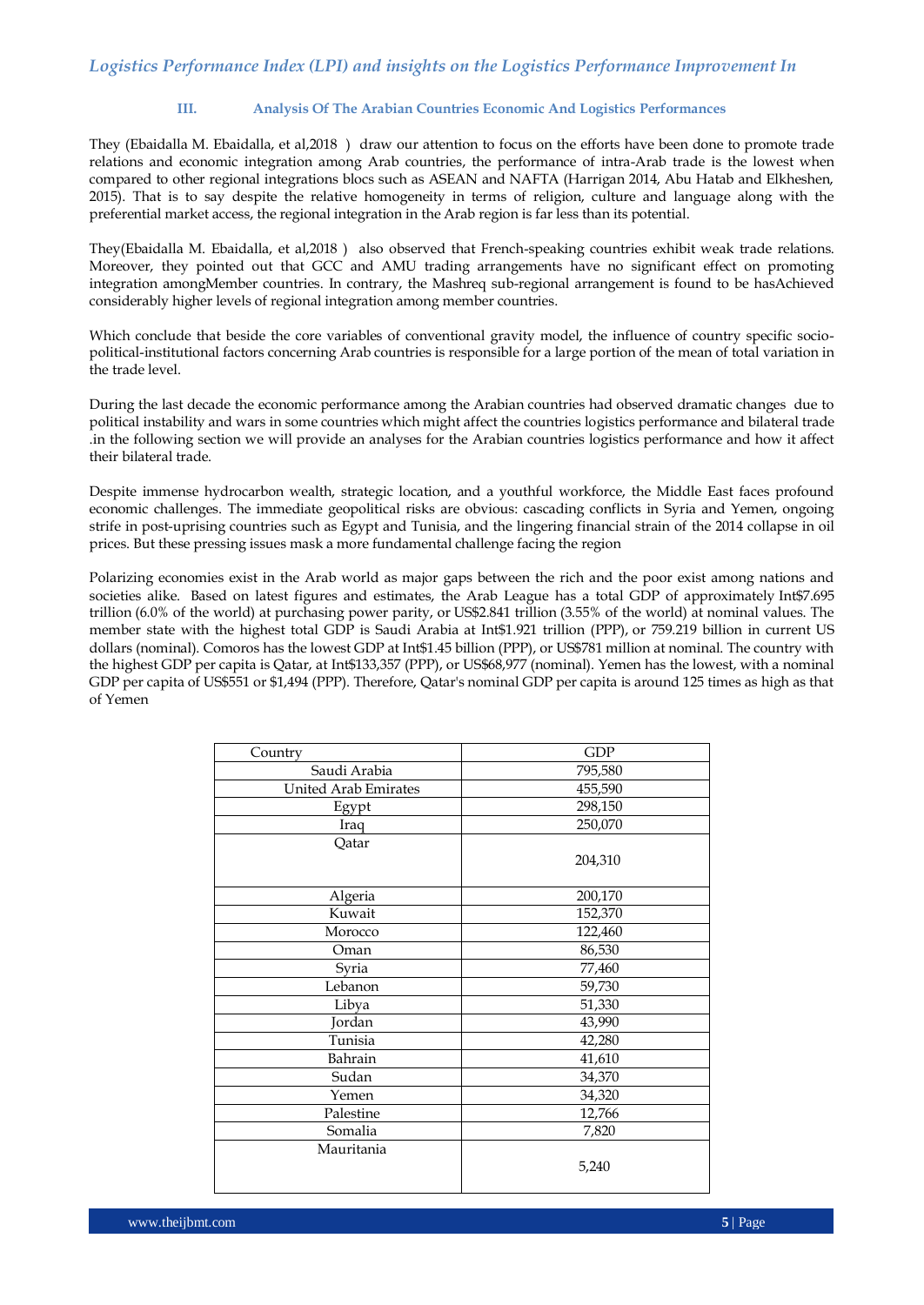| Djibouti | $\Omega$ |
|----------|----------|
| Comoros  | 750      |

Source[:https://www.imf.org/external/datamapper/NGDPD@WEO/OEMDC/ADVEC/WEOWORLD/DZA](https://www.imf.org/external/datamapper/NGDPD@WEO/OEMDC/ADVEC/WEOWORLD/DZA) Table(1-1) shows the nominal GDP for the Arabian countries in 2017

According to the world bank most recent LPI data published in 2018 ,UAE ranked first in the Arab world and 11th globally, followed by Oman, Saudi Arabia, Bahrain and Kuwait in the 2018 LPI report . while Egypt ranked seventh in the Arab standings, followed by Lebanon, Jordan and Djibouti, with 67, 79, 84 and 90 respectively. Tunisia, the Comoros, Morocco, Algeria, Sudan and Mauritania followed in the rank, while Syria, Yemen, Somalia, Iraq and Libya were placed in last regionally.

| Country                 | Score | Ranking |
|-------------------------|-------|---------|
| <b>United Arab</b>      |       |         |
| Emirates                | 3.96  | 11      |
| Qatar                   | 3.47  | 30      |
| Oman                    | 3.20  | 43      |
| Saudi Arabia            | 3.01  | 55      |
| Bahrain                 | 2.93  | 59      |
| Kuwait                  | 2.86  | 63      |
| Egypt, Arab Rep.        | 2.82  | 67      |
| Lebanon                 | 2.72  | 79      |
| Jordan                  | 2.69  | 84      |
| Tunisia                 | 2.57  | 105     |
| Comoros                 | 2.56  | 107     |
| Morocco                 | 2.54  | 109     |
| Algeria                 | 2.45  | 117     |
| Sudan                   | 2.43  | 121     |
| Syrian Arab<br>Republic | 2.30  | 138     |
| Yemen, Rep.             | 2.27  | 140     |
| Somalia                 | 2.21  | 144     |
| Iraq                    | 2.18  | 147     |
| Libya                   | 2.11  | 154     |

Table(1-2) shows the Arabian countries LPI ranking in 2018

Egypt performed the best, reporting a score similar to the upper-middle-income average; Lebanon and Jordan scored higher than the lower-middle-income average, and Iraq and the Syrian Arab Republic performed badly, scoring lower than the low-income group. Lastly, Djibouti, the Comoros and the Sudan reported the highest numbers among the least developed countries (LDCs), exceeding the low-income average; while Mauritania, Somalia and Yemen performed the worst, scoring below the low-income group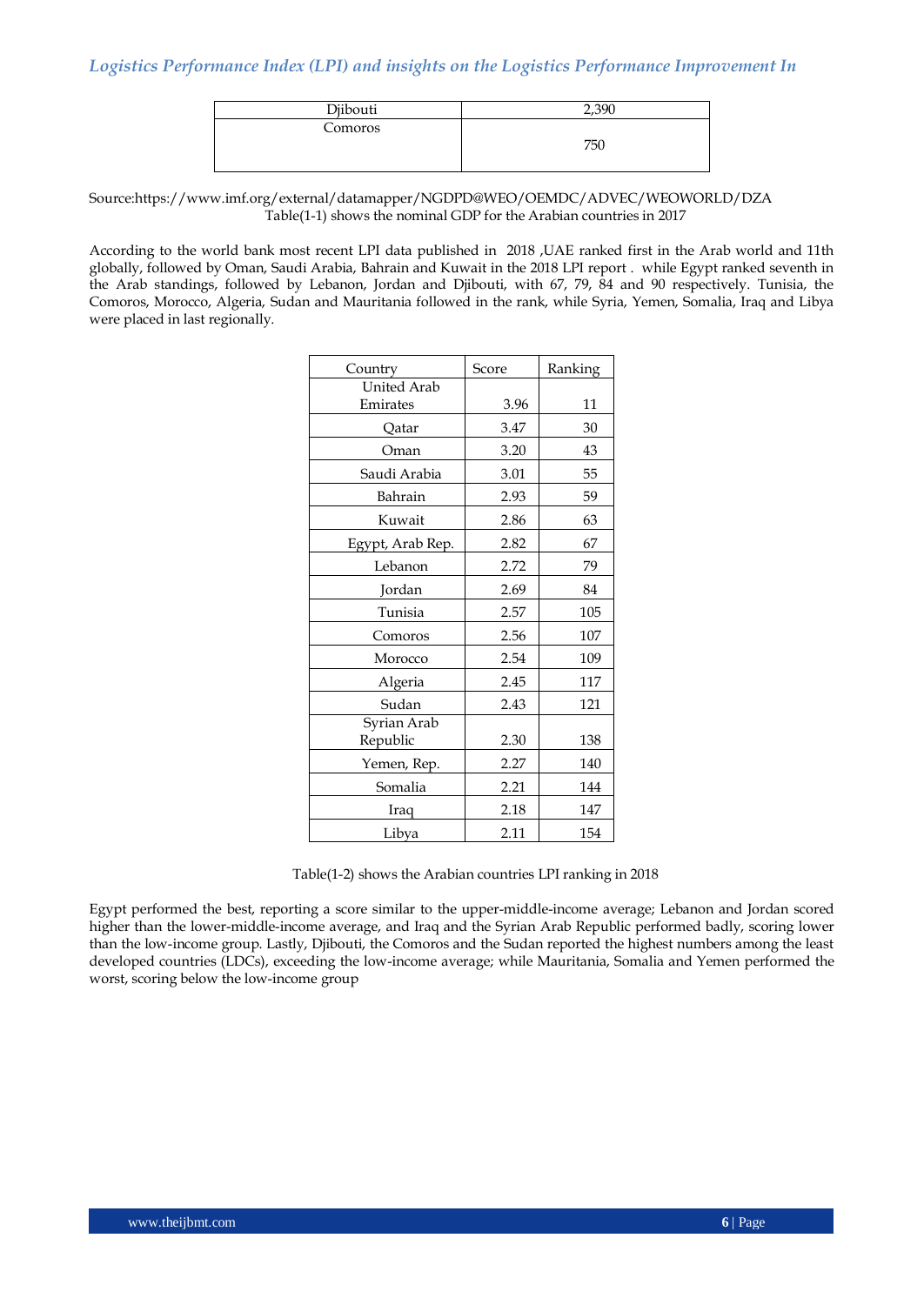

Figure (1-1) Figure (1-1) shows Arabian countries overall LPI scores in the 2018 LPI report .

Except Egypt, the Arab spring countries, have reported a decline in intra-Arab tradeduring the period (2000-2015), which can be attributed to the conflicts and political instability inThese countries. That is, countries like Libya, Syria, Tunisia and Yemen have witnessed aDecreasing trend in intra-exports and imports during 2000-2015. Strikingly, the contribution ofSyria in Arab trade has declined from 9.02% in 2000 to 0.7% in 2015. Overall, Oman, SaudiArabia and UAE were the most active trading partners amongst Arab states, as their contributionto total trade in 2015 accounted for more than 10 percent. Within the Arab countries, Djiboutiand Morocco were the highest importers while Bahrain, Saudi Arabia and UAE are among thetop exporters. The remarkable increase of both exports and imports for most of Arab countriebetween 2000 and 2015 implies that the creation of the Greater Arab Free Trade Area (GAFTA)



Figure (1-2)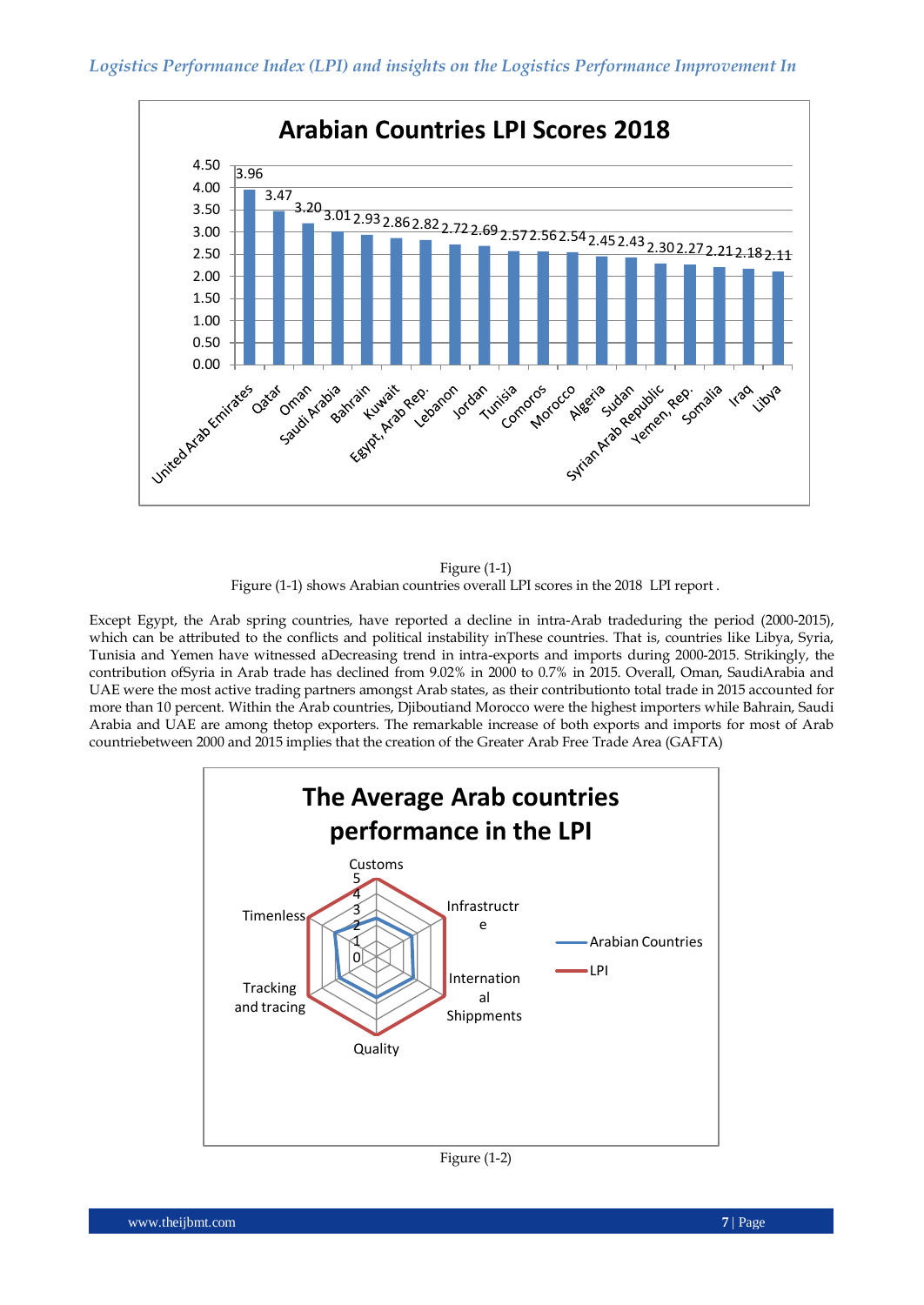Figure (1-2) shows the average performance of the LPI in each component ,although some Arabian countries had relatively very high score in the LPI for example for UAE accumulated score 3.96 and Qatar 3.47 but for the whole region the logistics performance is just within the average , the highest average score was the timeless of consignment (3.06) and the lowest average score was the efficiency of the clearance process (2.4),(Appendix B includes the whole LPI scores of the Arabian countries in each component )

(Turkay Yildiz,2014) has used the 2014 LPI data to examine the correlation between the countries LPI score and their GDP per capita and Doing Business (DB) scores , A moderately strong correlations was found between the logistics performance variables and the country's GDP also the countries" DB scores were found correlated with the six LPI variables as well. "This finding implies that the lower the GDP or the DB score of a country, the more likely it is to have a low logistics performance score and vice versa" .A clustering algorithm was used to indicates the connections between the countries economic development and their logistics performance to provide policy recommendations to achieve a higher logistics performance

In an attempt to analyze the efficiency of economic indicators as the country GDP to predict the country logistics performance, the research will deploy the Linear Regression Analysis to test the following hypothesis

H0:The country GDP isn"t enough predictor for the country logistics performance H1: A country with a high GDP at nominal values will perform better in the logistics performance index LPI

A Linear regression analysis is used to study the linear relationship between a dependent variable Y (GDP) and one or more independent variables X (LPI). The initial judgment of a possible relationship between two continuous variables encourage us in Performing a linear regression .

The slope b of the regression line is the regression coefficient. It provides a measure of the contribution of the independent variable X toward explaining the dependent variable Y. If the independent variable is continuous (GDP), then the regression coefficient represents the change in the dependent variable (LPI) per unit of change in the independent variable (GDP)





Figure(1-2) shows the correlation slope of the Arabian countries logistics performance to their nominal GPD (appendix A includes the full detailed results) .

The Y Intercept represent the LPI Score of the Arabian Countries while the X intercept represent the nominal GDP of the Arabian countries.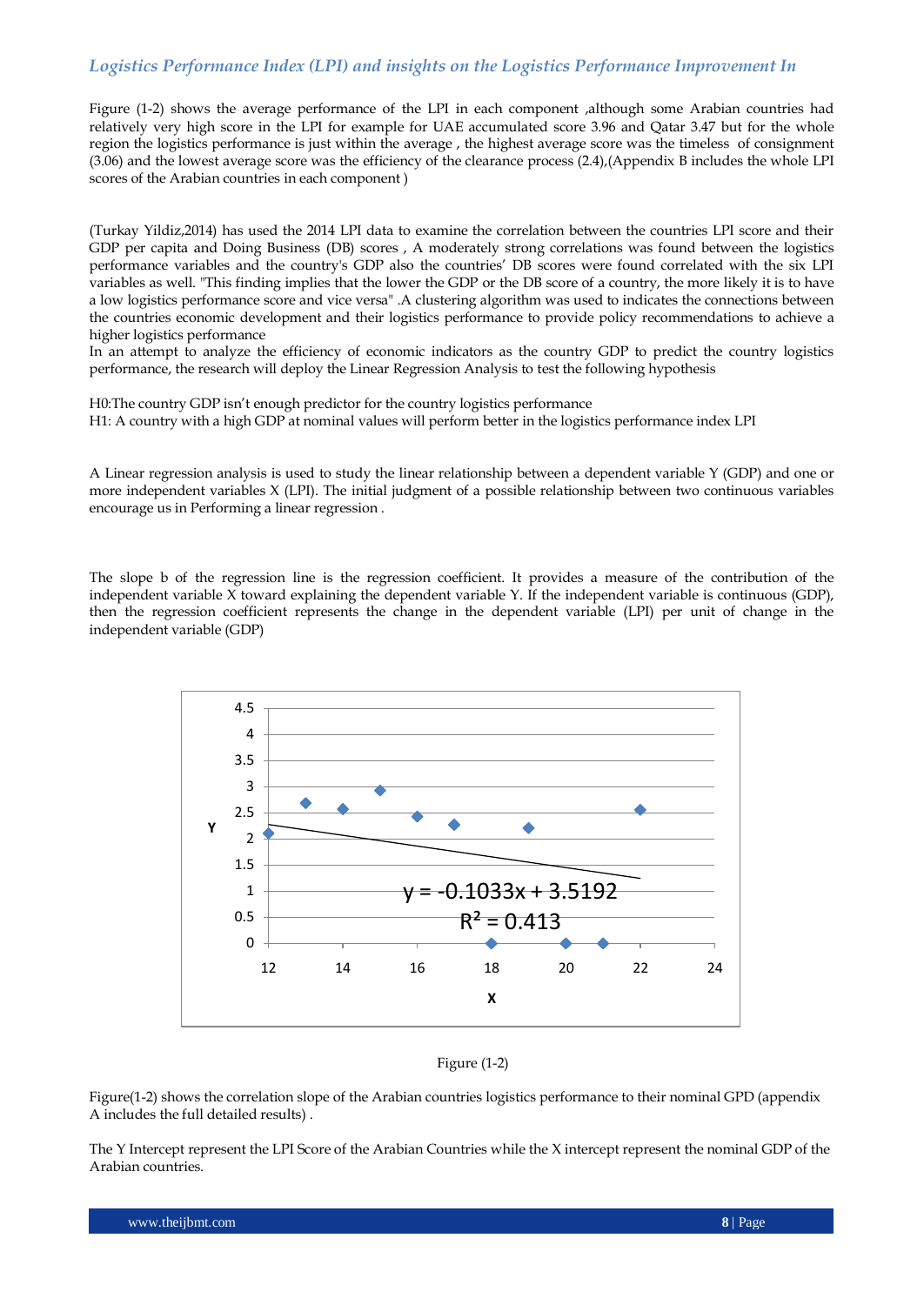Mauritania, Djibouti and Palestine don"t have any LPI data in the latest published report, the values of the three countries were replaced by zero in the conducted correlation analysis.

The final results shows a correlation coefficient r =0.23 which indicates a weak correlation between two investigated variables.

In aim to produce more accurate results of the Arabian countries logistics performance ,A clustering algorithm (Kmeans clustering algorithm) used to divide the Arabian countries to three clusters according to their LPI scores. Our experimental set up bears a close resemblance to (Vivek Roy, et al,2017) have developed a Multivariate Adaptive Regression Spline( MARS) model to examine the relationship between the LPI dimensions and Per Capita GDP using the LPI data 2014 , A K-means clustering algorithm has been employed to divide the countries LPI in to five clusters.

| Country              | GDP    | <b>LPI</b> |
|----------------------|--------|------------|
| Saudi Arabia         | 795580 | 3.01       |
| United Arab Emirates | 455590 | 3.96       |
| Egypt                | 298150 | 2.82       |
| Oman                 | 86530  | 3.2        |
| Kuwait               | 152370 | 2.86       |
| Bahrain              | 41610  | 2.93       |
| Qatar                | 204310 | 3.47       |

#### Table(1-3)

Table (1-3) shows the Arabian countries included in the first cluster according to the research calculations (Appendix C includes the detailed calculations and results ), The final results shows a correlation coefficient  $r = 0.415$ which indicates a moderately strong correlation between two investigated variables in the first cluster .

| <b>LPI</b> Component   | R-Square | <b>Significance F</b> | P-values |
|------------------------|----------|-----------------------|----------|
|                        |          |                       |          |
| Customs                | 0.30     | 0.20                  | 0.3      |
|                        |          |                       |          |
| Infrastructure         | 0.34     | 0.16                  | 0.37     |
| <b>International</b>   | 0.54     | 0.05                  | 0.05     |
| <b>Shipments</b>       |          |                       |          |
| Quality                | 0.42     | 0.11                  | 0.24     |
| <b>Tracking</b><br>and | 0.51     | 0.07                  | 0.07     |
| tracing                |          |                       |          |
| <b>Timeless</b>        | 0.25     | 0.24                  | 0.24     |

#### Table(1-4)

Table (1-4) shows the LPI components correlation with the GDP per capita of the Arabian countries included in the first cluster ,The final results shows a coefficient of determination r square = 0.51 between the tracking and tracing and the GDP per capita also a coefficient of determination r square between the international shipment and the GDP per capita of the countries placed the first cluster ,which indicates a moderately strong correlation between this two LPI components (tracing and tracking , international shipment) and the GDP per capita of these countries , accordingly the research recommend for the policy makers of the countries located in the first cluster to prioritize the development of the tracing and tracking and international shipment over other LPI components to enhance their ranking in LPI .

| Country | <b>GDP</b> | <b>LPI</b> |
|---------|------------|------------|
| Lebanon | 59,730     | 2.72       |
| Jordan  | 43,990     | 2.69       |
| Tunisia | 42,280     | 2.57       |
| Comoros | 750        | 2.56       |
| Morocco | 122,460    | 2.54       |
| Algeria | 200,170    | 2.45       |
| Sudan   | 34,370     | 2.43       |

Table (1-5) shows the Arabian countries included in the second cluster according to the research calculations (Appendix C includes the detailed calculations and results ), The final results shows a correlation coefficient  $r = 0.49$  which indicates a moderately strong correlation between two investigated variables in the second cluster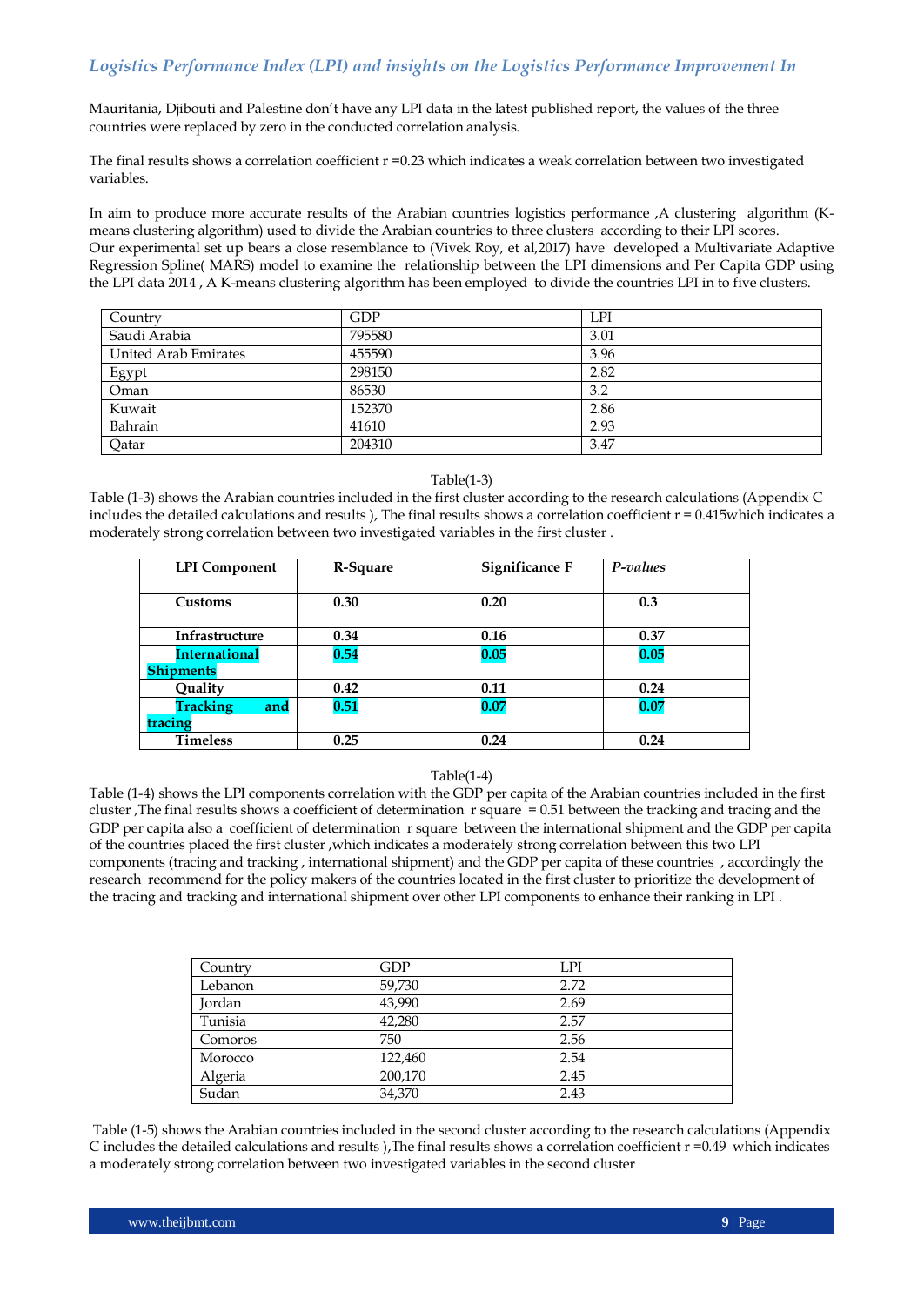| <b>LPI</b> Component           | R-Square | <b>Significance F</b> | P-values |
|--------------------------------|----------|-----------------------|----------|
| Customs                        | 0.0002   | 0.001                 | 0.975    |
| <b>Infrastructure</b>          | 0.51     | 0.069                 | 0.069    |
| <b>International Shipments</b> | 0.36     | 0.15                  | 0.15     |
| Quality                        | 0.15     | 0.38                  | 0.38     |
| <b>Tracking and tracing</b>    | 0.026    | 0.725                 | 0.725    |
| <b>Timeless</b>                | 0.37     | 0.14                  | 0.14     |

Table (1-6) shows the LPI components correlation with the GDP per capita of the Arabian countries included in the second cluster, The final results shows a coefficient of determination  $r$  square  $= 0.51$  between the infrastructure and the GDP per capita of the countries placed in the second cluster ,which indicates a moderately strong correlation between the quality of infrastructure and the GDP per capita of these countries , accordingly the research recommend for the policy makers of the countries located in the second cluster to prioritize the development of the country"s infrastructure over other LPI components to enhance their ranking in LPI .

| Country              | GDP    | LPI  |
|----------------------|--------|------|
| Syrian Arab Republic | 77460  | 2.3  |
| Yemen, Rep.          | 34320  | 2.27 |
| Somalia              | 7820   | 2.21 |
| Iraq                 | 250070 | 2.18 |
| Libya                | 51330  | 2.11 |

Table (1-7) shows the Arabian countries included in the third cluster according to the research calculations (Appendix C includes the detailed calculations and results ), The final results shows a correlation coefficient  $r = 0.033$  which indicates a weak correlation between two investigated variables in the third cluster.

| <b>LPI</b> Component  | R-Square | <b>Significance F</b> | P-values |
|-----------------------|----------|-----------------------|----------|
| Customs               | 0.0002   | 0.97                  | 0.97     |
| <b>Infrastructure</b> | 0.51     | 0.06                  | 0.06     |
| <b>International</b>  | 0.23     | 0.15                  | 0.15     |
| <b>Shipments</b>      |          |                       |          |
| Quality               | 0.15     | 0.38                  | 0.38     |
| Tracking and tracing  | 0.02     | 0.72                  | 0.72     |
| <b>Timeless</b>       | 0.37     | 0.14                  | 0.14     |

Table (1-8) shows the LPI components correlation with the GDP per capita of the Arabian countries included in the third cluster, The final results shows a coefficient of determination r square = 0.51 between the infrastructure and the GDP per capita of the countries placed in the third cluster ,which indicates a moderately strong correlation between the quality of infrastructure and the GDP per capita of these countries , accordingly the research recommend for the policy makers of the countries located in the third cluster to prioritize the development of the country"s infrastructure over other LPI components to enhance their ranking in LPI .

## **IV. FINDING AND DISCUSSIONS**

The sample used in the study conducted composed of 22 countries 19 of them were listed in the Logistics performance Index (LPI) ,The 22 Arabian countries economic and logistics performances were scattered among the high ,medium and low income countries which provide the research results more significance for example ;Qatar's nominal GDP per capita is around 125 times as high as that of Yemen

This result has further strengthened our confidence that in the Arabian region the nominal GDP doesn"t provide sufficient explanation for the country logistics performance.

The Average LPI performance of the Arabian region is quite moderate ,the high LPI score of one or two countries doesn"t reflect the performance in the whole region .

Interestingly the high values of nominal GDP don"t usually mean a high LPI score, Iraq for instance have the fourth highest nominal GDP among the Arabian countries placed while the second lowest LPI score in comparison with other Arabian countries , This finding confirms(Lauri OJALA, Dilay Çelebi,2015) conclusions that political instability and wars in neighboring countries strongly affect their logistics performance especially the timing of delivery consignments .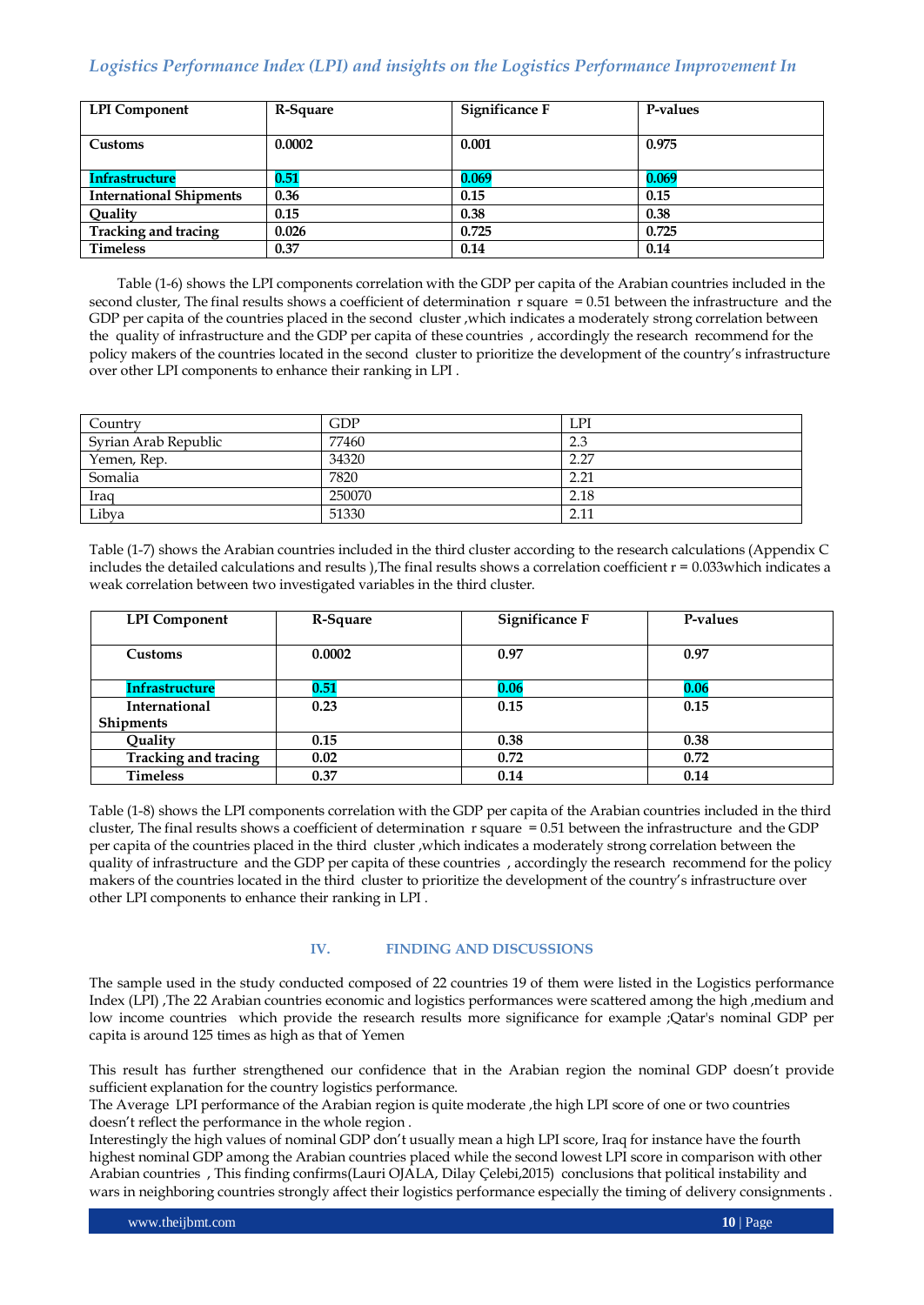Our research results correlate favorably with(Turkay Yildiz,2014) concluding that a moderately strong correlations was found between the logistics performance variables and the country's GDP

Our study provides additional support for (Vivek Roy, et al,2017,) conclusions that the significance of the LPI dimensions to the country nominal GDP vary according to the country income group ,for example developing countries indicates a top priority to focus in the development of their current telecommunication and transport infrastructure to enhance their LPIs ranking.

This study has not confirmed previous research (SametGuner\* and ErmanCoskun 2012) findings that a weak relationship existed between the country nominal GDP and their logistics performance.

## **V. LIMITATIONS**

We aware that our research may have two limitations firstly the LPI components were not tested in correlation with other factors that might affect the countries logistics performance secondly the research didn"t study the effect of the Arabian countries logistics performance in their bilateral trade .

There are several sources for the moderate logistic performance in the Arab region that also affect their bilateral trade (Ebaidalla M. Ebaidalla, et al,2018 ) the influence of country specific socio-political-institutional factors concerning Arab countries is responsible for a large portion of the mean of total variation in the trade level, (Luisa Martí ,et al ,2017)The Somalian and Yemeni resultsare a consequence of a combination of sources such as weak governmental institutions,a natural bottleneck in the area, and a significant flow of merchant ships throughthe Gulf as more than a 10% of the cargo use the Suez Canal and is potentiallyaffected by this threat, This supports previous findings in the literature (Lauri OJALA, Dilay Çelebi,2015) that the political instability and wars in neighboring countries has been seen as one of the major reasons for delays in delivery times.

Given that the focus of the study was on the effect of the the country nominal GDP on its logistics performance there is a possibility that we were unable to investigate the relationships between the LPI score and other factors as country Competitiveness (Turkay YILDIZ , 2016,Vittorio d"Aleo,2015),human development ( SametGuner\*,et al ,2012 )corruption (WaiPengWong, et al , 2018)that might significantly affect the countries logistics performance

#### **VI. SUMMARY**

The Arab region is rich in resources, with enormous oil and natural gas reserves however the region's instability has affected the country"s economic performance , Arab countries are made up of twenty two Arab-speaking states which of the Arab League These countries have noticeable similarities in terms of language, cultural, historical, social and religious values. These factors along with geographic closeness facilitate the economic interaction and trade cooperation between member countries

In 2007 the World Bank published the Logistics Performance Index (LPI) to help countries to identify the challenges and opportunities they face in their performance on trade logistics and what they can do to improve their performance. The report measures 160 countries

According to the world bank most recent LPI data published in 2018 ,UAE ranked first in the Arab world and 11th globally, followed by Oman, Saudi Arabia, Bahrain and Kuwait in the 2018 LPI report . while Egypt ranked seventh in the Arab standings, followed by Lebanon, Jordan and Djibouti, with 67, 79, 84 and 90 respectively. Tunisia, the Comoros, Morocco, Algeria, Sudan and Mauritania followed in the rank, while Syria, Yemen, Somalia, Iraq and Libya were placed in last regionally.

The researchresults has further strengthened our confidence that in the Arabian region the nominal GDP doesn"t provide sufficient explanation for the country logistics performance. TheAverage LPI performance of the Arabian region is quite moderate ,the high LPI score of one or two countries doesn"t reflect the performance in the whole region .

In aim to produce more accurate results of the Arabian countries logistics performance ,A clustering algorithm (Kmeans clustering algorithm) used to divide the Arabian countries to three clusters according to their LPI scores.

The Arabian countries included in the first cluster and second cluster according to the research calculations shows a correlation coefficient r equals 0.415 and 0.49 accordingly which indicates a moderately strong correlation between the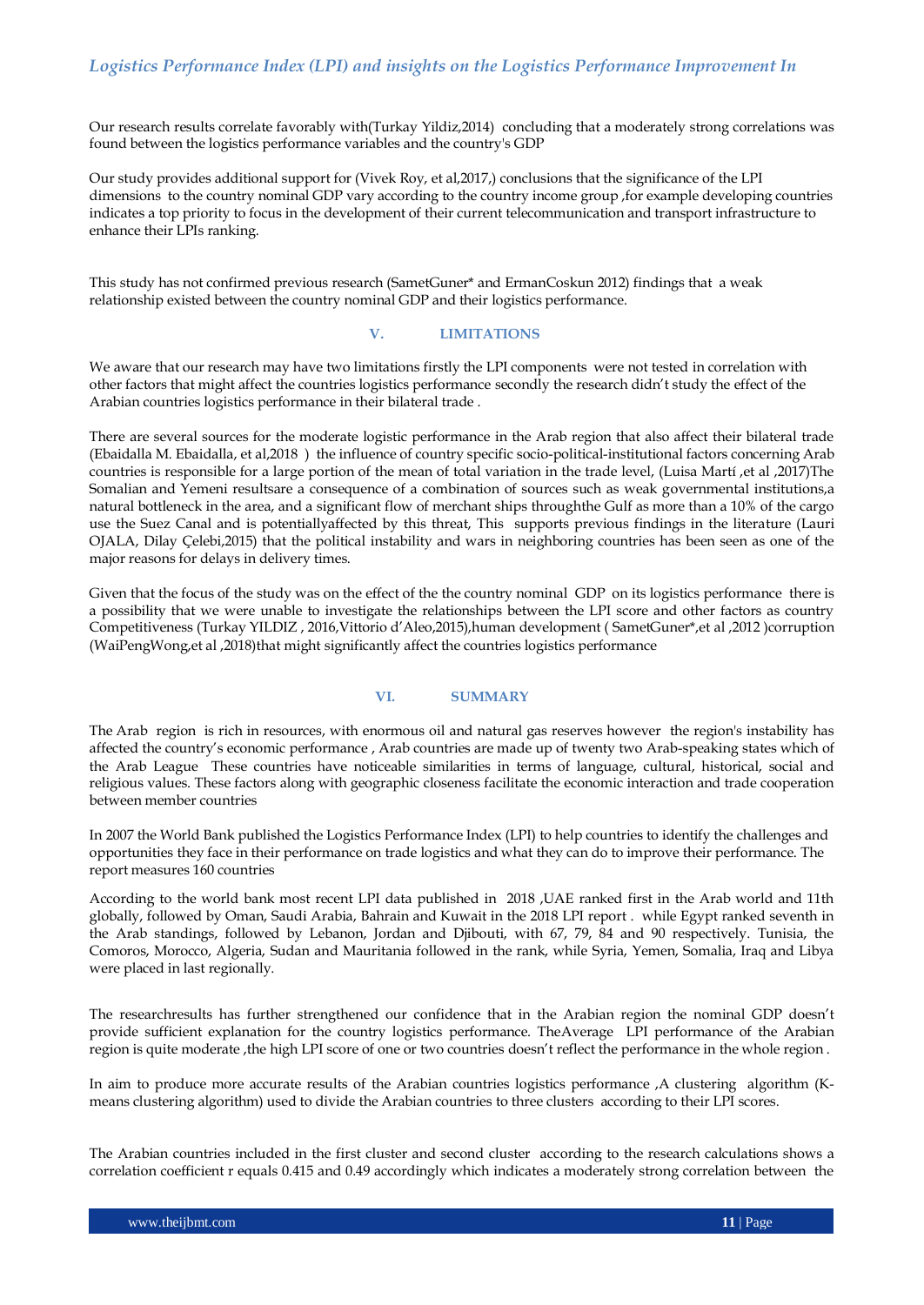two investigated variables in the first and second cluster however the correlation coefficient r equals 0.033 for the countries in the third cluster which represent a weak relationship between the two variables

## **APPENDIX-A-**

| Country                               | <b>GDP</b> | <b>LPI</b>   |
|---------------------------------------|------------|--------------|
| Saudi Arabia                          | 795,580    | 3.01         |
| <b>United Arab</b><br><b>Emirates</b> | 455,590    | 3.96         |
| Egypt                                 | 298,150    | 2.82         |
| Iraq                                  | 250,070    | 2.18         |
| Qatar                                 | 204,310    | 3.47         |
| Algeria                               | 200,170    | 2.45         |
| Kuwait                                | 152,370    | 2.86         |
| Morocco                               | 122,460    | 2.54         |
| Oman                                  | 86,530     | 3.2          |
| Syria                                 | 77,460     | 2.3          |
| Lebanon                               | 58,281     | 2.72         |
| Libya                                 | 51,330     | 2.11         |
| Jordan                                | 43,990     | 2.69         |
| Tunisia                               | 42,280     | 2.57         |
| <b>Bahrain</b>                        | 41,610     | 2.93         |
| Sudan                                 | 34,370     | 2.43         |
| Yemen                                 | 34,320     | 2.27         |
| Palestine                             | 12,766     | $\mathbf{0}$ |
| Somalia                               | 7,820      | 2.21         |
| Mauritania                            | 5,240      | $\mathbf{0}$ |
| Djibouti                              | 2,390      | $\mathbf{0}$ |
| Comoros                               | 750        | 2.56         |

## **APPENDIX-B-**

| Country              | Customs | Infrastructure | <b>International Shipments</b> | Ouality | Tracking and tracing | Timeless |
|----------------------|---------|----------------|--------------------------------|---------|----------------------|----------|
| United Arab Emirates | 3.63    | 4.02           | 3.85                           | 3.92    | 3.96                 | 4.38     |
| Oatar                | 3.00    | 3.38           | 3.75                           | 3.42    | 3.56                 | 3.70     |
| Oman                 | 2.87    | 3.16           | 3.30                           | 3.05    | 2.97                 | 3.80     |
| Saudi Arabia         | 2.66    | 3.11           | 2.99                           | 2.86    | 3.17                 | 3.30     |
| Bahrain              | 2.67    | 2.72           | 3.02                           | 2.86    | 3.01                 | 3.29     |
| Kuwait               | 2.73    | 3.02           | 2.63                           | 2.80    | 2.66                 | 3.37     |
| Egypt, Arab Rep.     | 2.60    | 2.82           | 2.79                           | 2.82    | 2.72                 | 3.19     |
| Lebanon              | 2.38    | 2.64           | 2.80                           | 2.47    | 2.80                 | 3.18     |
| Jordan               | 2.49    | 2.72           | 2.44                           | 2.55    | 2.77                 | 3.18     |
| Tunisia              | 2.38    | 2.10           | 2.50                           | 2.30    | 2.86                 | 3.24     |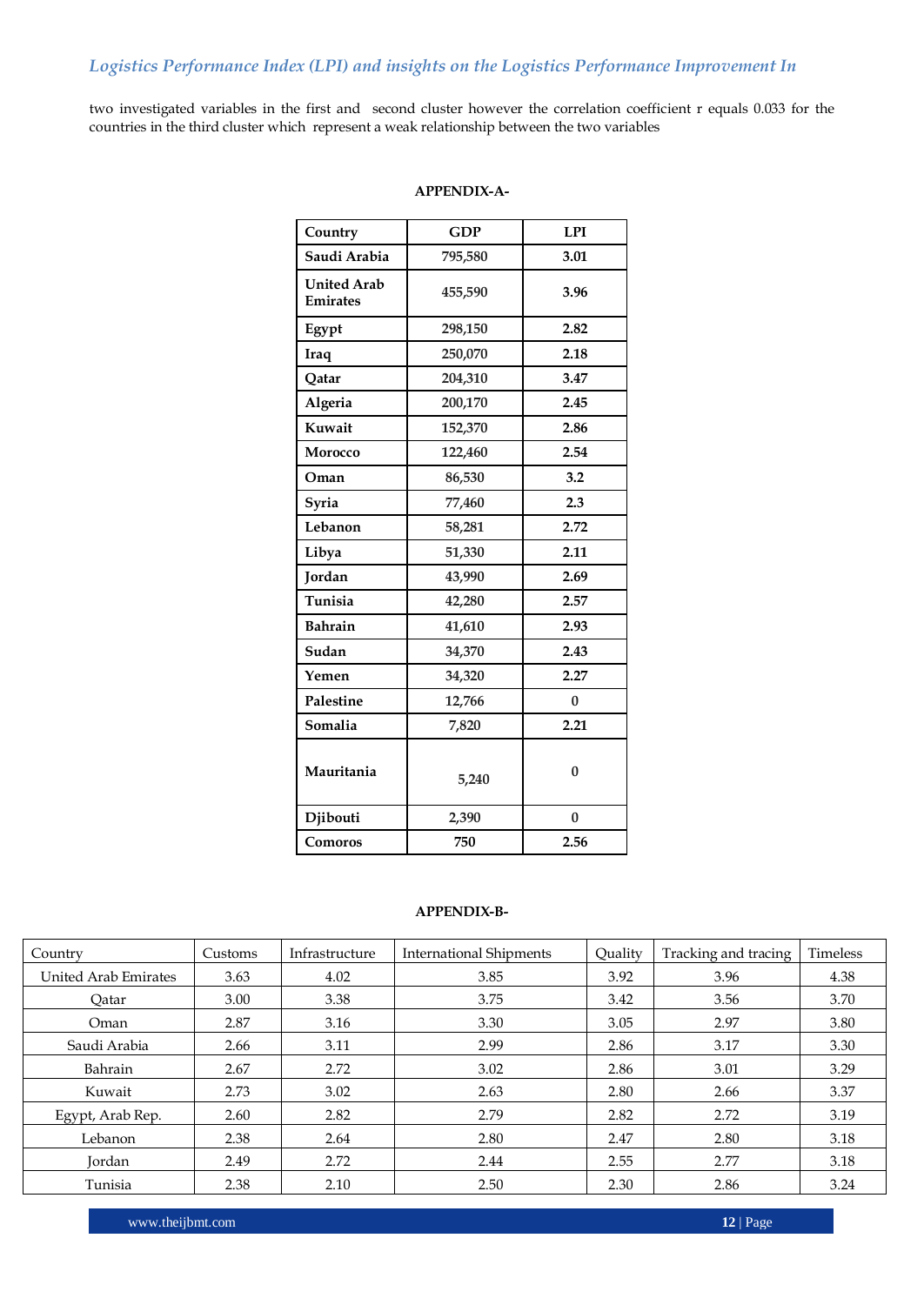| Comoros              | 2.63  | 2.25  | 2.49  | 2.21  | 2.93  | 2.80  |
|----------------------|-------|-------|-------|-------|-------|-------|
| Morocco              | 2.33  | 2.43  | 2.58  | 2.49  | 2.51  | 2.88  |
| Algeria              | 2.13  | 2.42  | 2.39  | 2.39  | 2.60  | 2.76  |
| Sudan                | 2.14  | 2.18  | 2.58  | 2.51  | 2.51  | 2.62  |
| Syrian Arab Republic | 1.82  | 2.51  | 2.37  | 2.29  | 2.37  | 2.44  |
| Yemen, Rep.          | 2.40  | 2.12  | 2.21  | 2.26  | 2.16  | 2.43  |
| Somalia              | 2.00  | 1.81  | 2.61  | 2.30  | 2.23  | 2.20  |
| Iraq                 | 1.84  | 2.03  | 2.32  | 1.91  | 2.19  | 2.72  |
| Libya                | 1.95  | 2.25  | 1.99  | 2.05  | 1.64  | 2.77  |
| <b>Total Score</b>   | 46.64 | 49.69 | 51.61 | 49.44 | 51.64 | 58.26 |
| Average Score        | 2.45  | 2.62  | 2.72  | 2.6   | 2.72  | 3.07  |

### **APPENDIX-C-**

k-means clustering is a method of [vector quantization,](https://en.wikipedia.org/wiki/Vector_quantization) originally from [signal processing,](https://en.wikipedia.org/wiki/Signal_processing) that is popular for [cluster](https://en.wikipedia.org/wiki/Cluster_analysis)  [analysis](https://en.wikipedia.org/wiki/Cluster_analysis) in [data mining.](https://en.wikipedia.org/wiki/Data_mining) k-means clustering aims to [partition](https://en.wikipedia.org/wiki/Partition_of_a_set) n observations into k clusters in which each observation belongs to the [cluster](https://en.wikipedia.org/wiki/Cluster_(statistics)) with the nearest [mean,](https://en.wikipedia.org/wiki/Mean) serving as a prototype of the cluster. This results in a partitioning of the data space into [Voronoi cells.](https://en.wikipedia.org/wiki/Voronoi_cell) k-Means minimizes within-cluster variances (squared Euclidean distances), but not regular Euclidean distances, which would be the more difficult [Weber problem:](https://en.wikipedia.org/wiki/Weber_problem) the mean optimizes squared errors, whereas only the geometric median minimizes Euclidean distances. Better Euclidean solutions can for example be found using [k-medians](https://en.wikipedia.org/wiki/K-medians_clustering) and [k-medoids.](https://en.wikipedia.org/wiki/K-medoids)

The algorithm has a loose relationship to the [k-nearest neighbor classifier,](https://en.wikipedia.org/wiki/K-nearest_neighbor) a popular [machine learning](https://en.wikipedia.org/wiki/Machine_learning) technique for classification that is often confused with k-means due to the name. Applying the 1-nearest neighbor classifier to the cluster centers obtained by k-means classifies new data into the existing clusters. This is known as nearest centroid classifier or [Rocchio algorithm.](https://en.wikipedia.org/wiki/Rocchio_algorithm)

The research relied on the k-means algorithm to conduct clustering on the data set included in appendix B for the 19 Arabian countries .

We compared each individual"s distance to its own cluster mean and to that of the opposite cluster.

|                | $\mathbf{1}$ | $\overline{2}$ | 3         |
|----------------|--------------|----------------|-----------|
| $\mathbf{1}$   | 2.94649      | 7.476761       | 10.588439 |
| $\overline{2}$ | 0.00000      | 4.530271       | 7.641949  |
| 3              | 1.85867      | 2.871162       | 5.982840  |
| $\overline{4}$ | 2.72522      | 1.805053       | 4.916731  |
| 5              | 3.23484      | 1.295435       | 4.407113  |
| 6              | 3.61203      | 1.561795       | 4.029915  |
| 7              | 3.86330      | 0.849402       | 3.778648  |
| 8              | 4.53027      | 0.000000       | 3.111678  |
| 9              | 4.65567      | 0.658236       | 3.325356  |
| 10             | 5.44119      | 1.145377       | 2.445287  |
| 11             | 5.49368      | 1.692334       | 2.566042  |
| 12             | 5.59151      | 1.098911       | 2.125751  |
| 13             | 6.11311      | 1.582834       | 1.979634  |
| 14             | 6.28407      | 1.823071       | 1.419973  |
| 15             | 7.01099      | 2.480719       | 1.516317  |
| 16             | 7.23733      | 2.739419       | 1.448819  |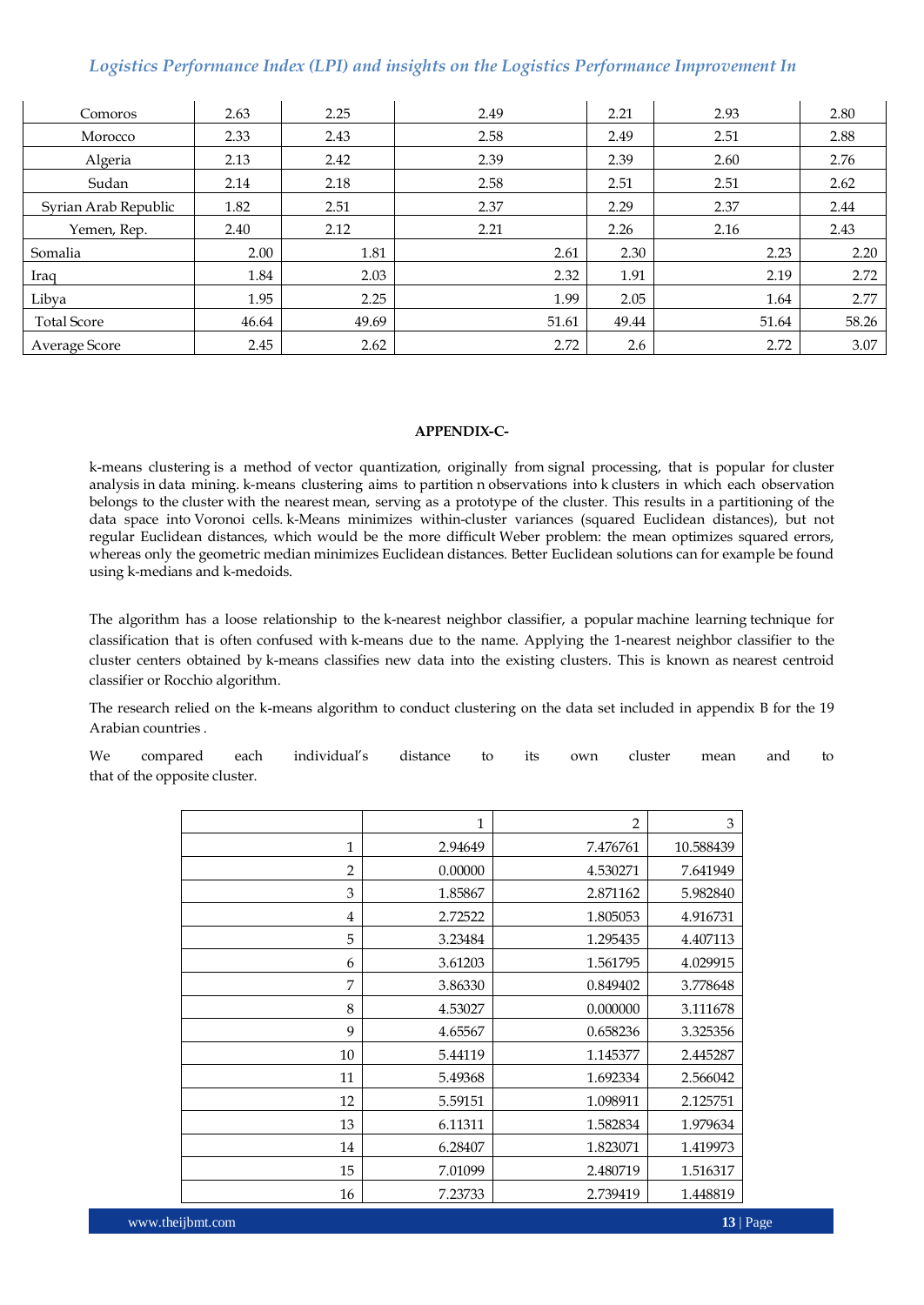| 17 | 7.64195 | 3.111678 | 0.000000 |
|----|---------|----------|----------|
| 18 | 7.79186 | 3.261591 | 1.622689 |
| 19 | 8.16681 | 3.636540 | 2.528346 |

Based on the above results the research divided the 19 countries to three different clusters .

| <b>First Cluster Regression</b> |             |  |  |
|---------------------------------|-------------|--|--|
| <b>Regression Statistics</b>    |             |  |  |
| Multiple R                      | 0.644928029 |  |  |
| R Square                        | 0.415932162 |  |  |
| Adjusted R                      |             |  |  |
| Square                          | 0.269915203 |  |  |
| Standard Error                  | 129562.2816 |  |  |
| Observations                    |             |  |  |

Second Cluster Regression

| Regression Statistics |          |  |  |
|-----------------------|----------|--|--|
| Multiple R            | 0.702087 |  |  |
| R Square              | 0.492926 |  |  |
| Adjusted R            |          |  |  |
| Square                | 0.323901 |  |  |
| Standard Error        | 65296.8  |  |  |
| Observations          |          |  |  |

Third Cluster Regression

| Regression Statistics |            |  |  |
|-----------------------|------------|--|--|
| Multiple R            | 0.183307   |  |  |
| R Square              | 0.033601   |  |  |
| Adjusted R            |            |  |  |
| Square                | $-0.28853$ |  |  |
| Standard Error        | 109115.7   |  |  |
| Observations          | h          |  |  |

#### **REFERENCES**

- 1. Lauri OJALA, DilayÇelebi. (Editors), "The World Bank"s Logistics Performance Index (LPI) and drivers of logistics performance", 2015.
- 2. Luisa Martí, Rosa Puertas, Leandro García,"The importance of the Logistics Performance Index in international trade",2014.

3. Varbanova A, "Logistics Performance Index (LPI) And Incentives For Logistics Performance Improvement In Bulgaria", 2017.

- 4. AnjuIlangasekara and WasanthaPremarathne," UNDERPERFORMING DIMENSION OF LOGISTICS PERFORMANCE INDEX (LPI) IN SRI LANKA", 2018.
- 5. " Asian Development Bank," ADB Annual Report , 2012.

6.Vittoriod"Aleo., "The Mediator Role of Logistic Performance Index : A Comparative Study, June 2015.